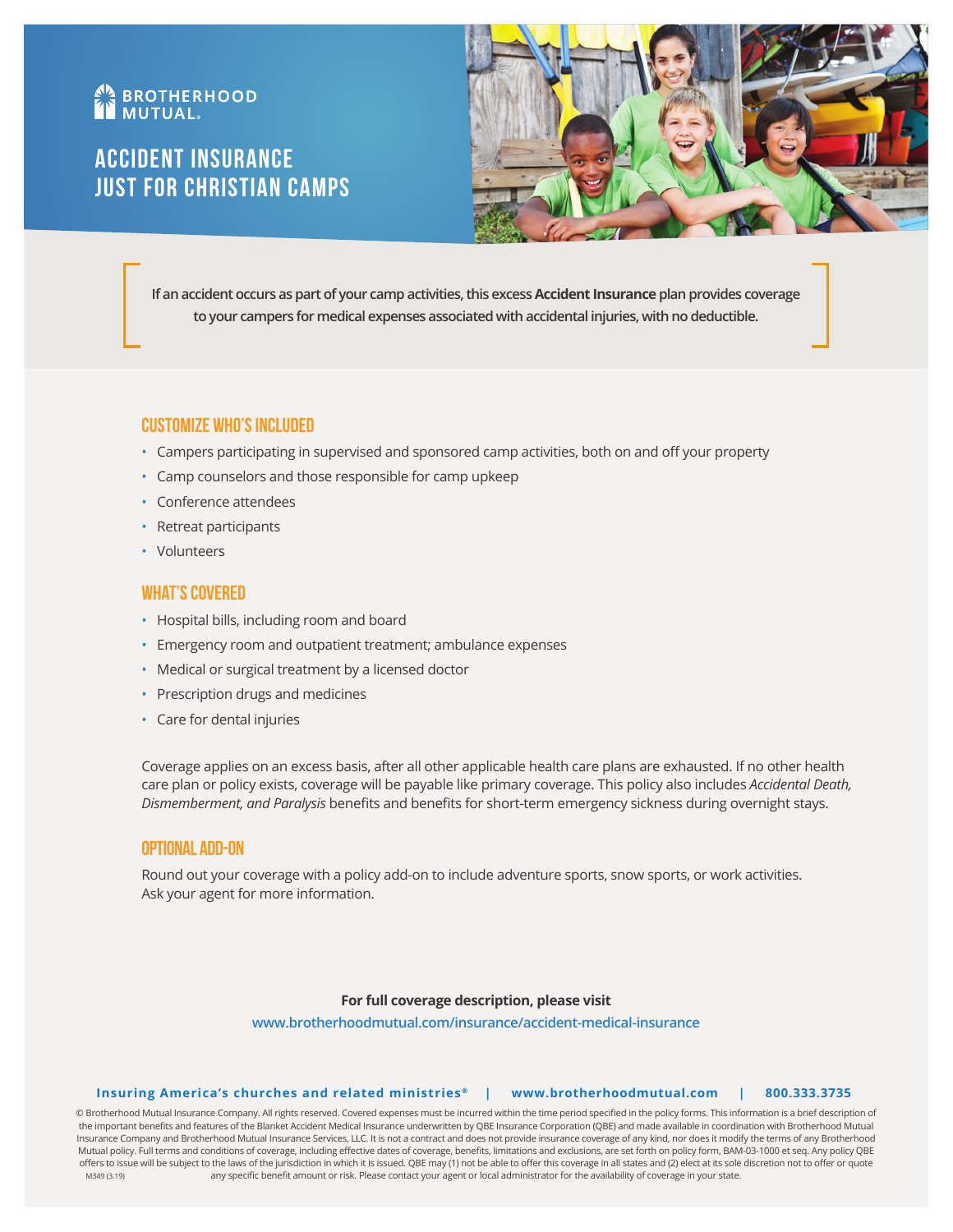#### *Accidental Death, Dismemberment, and Paralysis* **Benefits**

If a covered injury results in any of the losses specified below within one year from the date of the accident (90 days for coma), this policy will pay benefits for the losses listed below in addition to the medical expense benefits. If the same accident causes more than one of these losses, the policy will pay the largest amount that applies:

- Loss of life
- Total paralysis of upper and lower limbs, or upper and lower limbs on one side of body
- Loss of any combination of two: hands, feet, or eyesight
- Loss of one hand, one foot, or sight in one eye
- Loss due to Coma

**Note:** Loss of a hand or foot means complete severance through, or above, the wrist or ankle joint. Loss of sight means the total, permanent loss of sight or the eye. The loss of sight must be irrecoverable by natural, surgical, or artificial means. Severance means the complete separation and dismemberment of the part from the body. Paralysis means loss of use, without severance, of a limb. This loss must be determined by a physician to be complete and nonreversible. Coma means a profound state of unconsciousness from which the covered person is not likely to be aroused through powerful stimulation. This condition must be diagnosed and treated regularly by a physician. Coma does not mean any state of unconsciousness intentionally induced during the course of treatment of a covered injury unless the state of unconsciousness results from the administration of anesthesia in preparation for surgical treatment of that covered accident.

#### *Short-Term Emergency Sickness* **Benefit**

This benefit provides coverage for medical expenses resulting directly from a covered person's emergency illness during a covered activity. An emergency sickness is an illness or disease diagnosed by a physician which, 1) causes a severe or acute symptom that, if not provided with immediate treatment, would reasonably be expected to result in deterioration of a covered person's health or place the person's life in jeopardy; and, 2) first manifests itself suddenly and unexpectedly while a covered person is participating in a covered activity.

#### *Medical Evacuation and Transport Expense* **Benefit**

This benefit reimburses expenses incurred for emergency medical evacuation or transportation when a covered accident occurs while the covered person is 100 or more miles away from home and the covered person's physician determines that, 1) adequate medical treatment is not locally available, or 2) the covered person cannot return home, to a hospital, or other appropriate medical facility, using the means of transportation he would have used had the accident not occurred.

#### *Repatriation Expense* **Benefit**

If a covered accident results in the covered person's death while he is 100 or more miles away from home, this benefit reimburses expenses incurred for returning the person's remains to his home state,.

#### **Exclusions and limitations**

Coverage is not provided for any accident which is caused by, or results from, any of the following:

- Intentionally self-inflicted injury, suicide, or any attempted threat while sane or insane
- Commission, or attempt to commit, a felony or an assault; commission of, or active participation in, a riot or insurrection
- Bungee cord jumping, parachuting, skydiving, parasailing, hang gliding, snowboarding, skateboarding, motorcycle racing, or racing rocket-powered, jet-propelled, or nuclear-powered vehicles
- Declared or undeclared war or act of war
- Flight in, boarding, or alighting from an aircraft, except as a fare-paying passenger on a regularly scheduled commercial or charter airline
- Travel in or on any on-road and off-road motorized vehicle that does not require licensing as a motor vehicle; participation in any motorized race or contest of speed
- An accident if the covered person is the operator of a motor vehicle and does not possess a valid motor vehicle operator's license, unless the covered person holds a valid learner's permit and the covered person is participating in a drivers' education program
- Sickness, disease, bodily or mental infirmity, bacterial or viral infection, or medical or surgical treatment thereof, except for any bacterial infection resulting from an accidental external cut or wound or accidental ingestion of contaminated food
- Travel or activity outside the United States, unless advance written approval is provided
- The covered person being legally intoxicated as determined by the laws of the jurisdiction in which the covered accident occurred
- Voluntary ingestion of any narcotic, drug, poison, gas, or fumes, unless prescribed or taken under the direction of a physician and taken in accordance with the prescribed dosage
- Injuries compensable under workers' compensation laws or any similar law
- An accident which occurs while the covered person is driving a private passenger automobile while intoxicated
- Benefits will not be paid for any hospital stay that is not considered appropriate treatment for the condition and locality
- Overnight supervised and sponsored activities with a duration of more than 10 days, and related travel, are not covered unless advance written approval is provided
- Services or treatment rendered by any person who is employed or retained by the policyholder, living in the covered person's household; or provided by a parent, sibling, spouse, or child of either the covered person or the covered person's spouse

*The Accidental Death, Dismemberment, and Paralysis* aggregate limit of liability is specified in the policy.